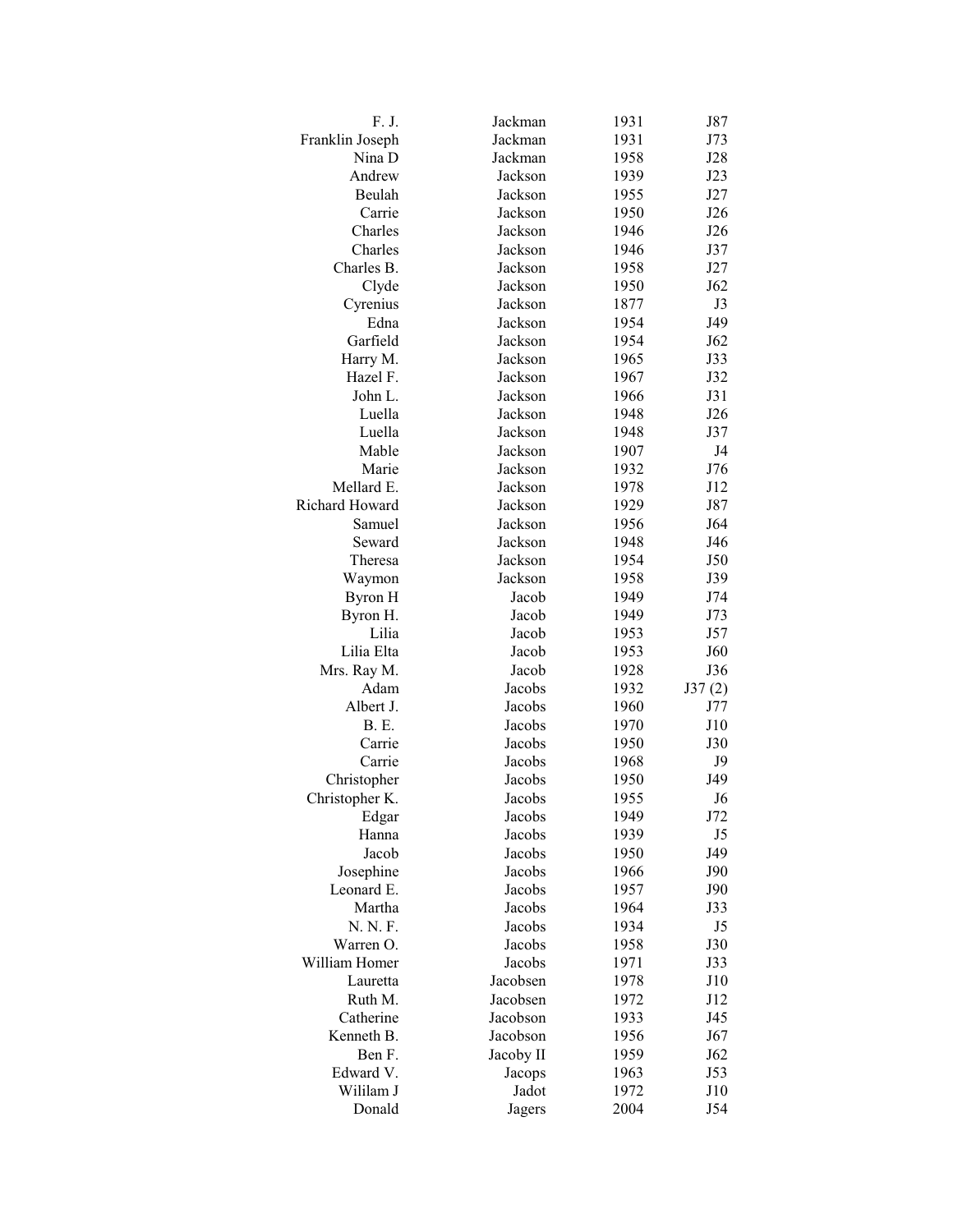| Gerald                  | Jagers     | 1956  | J68               |
|-------------------------|------------|-------|-------------------|
| <b>Harold Thomas</b>    | Jagers     | 1959  | J64               |
| Judith Ann              | Jagers     | 1958  | J66               |
| Stella                  | Jagger     | 1933  | J87               |
| Walter                  | Jagiella   | 1961  | J79               |
| Theodore J.             | Jagietta   | 1971  | J77               |
| August                  | Jahn       | 1949  | J74               |
| Lillian Bertha          | Jahn       | 1971  | J78               |
| Marie                   | Jahn       | 1944  | J5                |
| Bertalan                | Jakab      | 1957  | J90               |
| Edward                  | Jakab      | 1946  | J38               |
| John                    | Jalovec    | 1945  | J90               |
| Alice                   | James      | 1955  | J7                |
| Alta                    | James      | 1950  | J59               |
| Claudius                | James      | 1957  | D159              |
| Della Mae               | James      | 1972  | J89               |
| Eileen                  | James      | 1955  | J60               |
| Evarina                 | James      | 1952  | J83               |
| Herbert                 | James      | 1955  | J22               |
| Infant boy              | James      | 1972  | J54               |
| Margaret                | James      | 1967  | J32               |
| Margaret Marie          | James      | 1960  | J82               |
| Olive                   | James      | 1957  | J76               |
| Sarah B.                | James      | 1936  | W238              |
| W.C.                    | James      | 1931  | J35               |
| William                 | James      | 1932  | J46               |
| Thomas                  | James, Sr. | 1958  | J60               |
| Ethel                   | Jameson    | 1956  | J60(2)            |
| John                    | Janda      | 1974  | J12               |
| Frank H                 | Janecek    | 1950  | J <sub>26</sub>   |
| Samuel                  | Janka, Sr. | 1955  | J59               |
| J. Elliott              | Janney     | 1962  | J79               |
| Elizabeth               | Janos      | 1964  | J32               |
| Jennie                  | Janson     | 1970  | J75               |
| John S.                 | Jarocki    |       | J51               |
| Frances E.              |            | 1959  |                   |
|                         | Jarrard    | 1955  | J29               |
| Infant boy<br>Leora     | Jarrett    | 1918? | J19               |
| Paul                    | Jarvis     | 1967  | J7                |
|                         | Jarvis     | 1960  | J82               |
| Virgil L.<br>Charles V. | Jarvis     | 1968  | <b>J80</b><br>J28 |
|                         | Jaster     | 1958  |                   |
| Andrew J.               | Jastrab    | 1966  | J21               |
| John W.                 | Jeffreys   | 1957  | J40(2)            |
| Frank J.                | Jelinek    | 1972  | J69               |
| Infant girl             | Jeney      | 1950  | J50               |
| Louis                   | Jeney      | 1961  | J53               |
| George                  | Jenior     | 1955  | J61(2)            |
| John                    | Jenior     | 1950  | J25               |
| Alexander               | Jenkins    | 1949  | J37               |
| Annalice                | Jenkins    | 1946  | J38               |
| Arthur                  | Jenkins    | 1947  | J26               |
| Arthur                  | Jenkins    | 1947  | J37               |
| <b>Berkey</b>           | Jenkins    | 1959  | J67               |
| <b>Bessie</b>           | Jenkins    | 1950  | J59               |
| Christian               | Jenkins    | 1952  | J7                |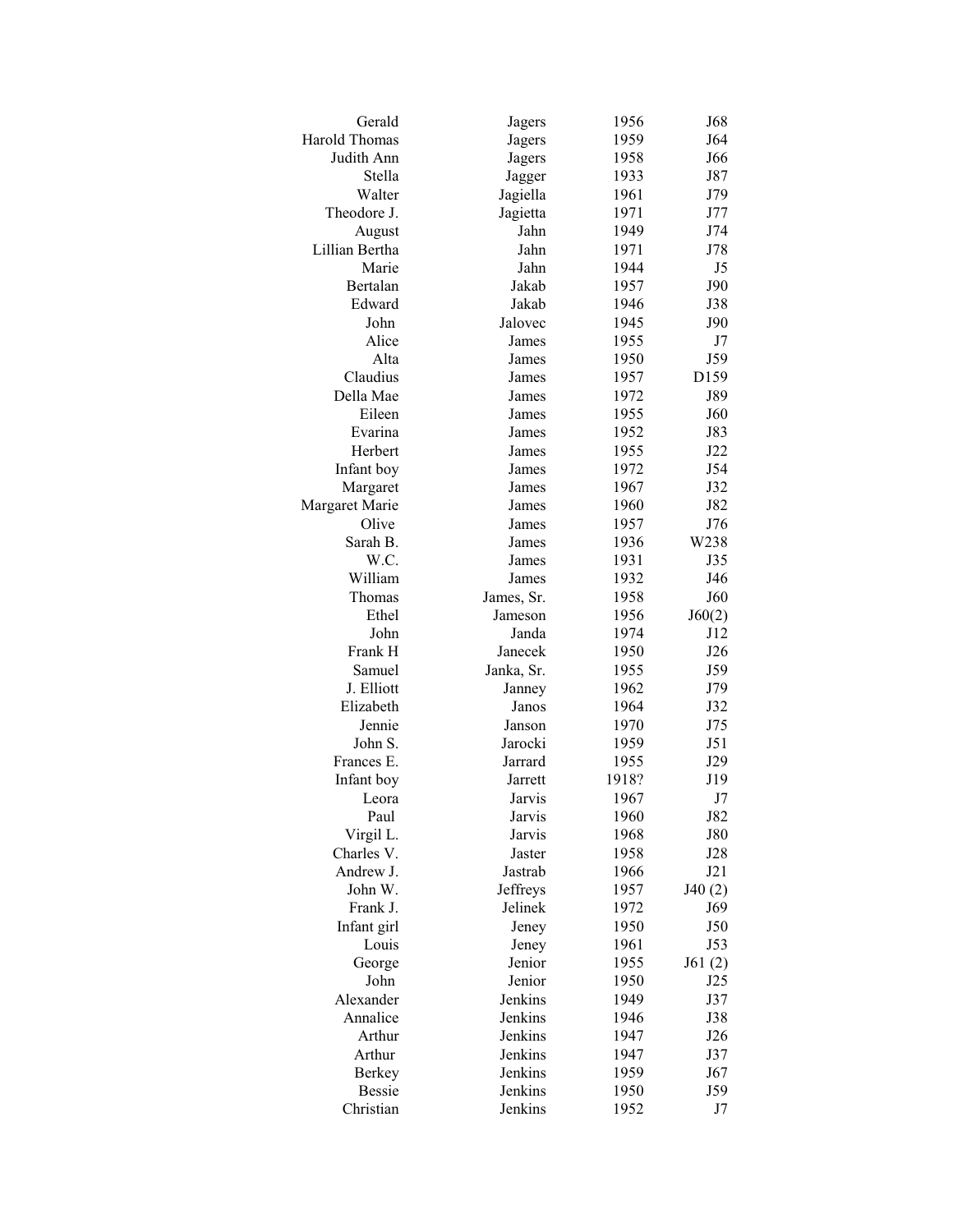| Elizabeth             | Jenkins   | 1958 | J66            |
|-----------------------|-----------|------|----------------|
| Ethel                 | Jenkins   | 1952 | J83            |
| James Alexander       | Jenkins   | 1949 | J26            |
| John E                | Jenkins   | 1968 | J7             |
| Llewellyn             | Jenkins   | 1964 | J32            |
| Lodisa                | Jenkins   | 1950 | J29            |
| Mary                  | Jenkins   | 1947 | J90            |
| Maude M.              | Jenkins   | 1948 | J46            |
| Maurice Neil          | Jenkins   | 1941 | J6             |
| Mildred Anna          | Jenkins   | 1932 | J36            |
| Mrs. Charles          | Jenkins   | 1907 | J16(2)         |
| Mrs. Fred             | Jenkins   | 1936 | <b>B379</b>    |
| Mrs. R. Brown         | Jenkins   | 1947 | J47            |
| Orpha                 | Jenkins   | 1956 | J25            |
| Rebert B.             | Jenkins   | 1940 | J23            |
| Richard               | Jenkins   | 1948 | J38            |
| Samuel                | Jenkins   | 1906 | J16            |
| Sumner E.             | Jenkins   | 1940 | J71            |
| W. A.                 | Jenkins   | 1898 | J15            |
| Wanda                 | Jenkins   | 1957 | J57            |
| William R. "Billy"    | Jenkins   | 1951 | J67            |
| Willie                | Jenkins   | 1918 | J19            |
| Yvonne                | Jenkins   | 1962 | J13            |
| Jessie F.             | Jenksin   | 1941 | J23            |
| Addie                 | Jennings  | 1938 | <b>J88</b>     |
| Carrie                | Jennings  | 1939 | J4             |
| Charles               | Jennings  | 1946 | J48            |
| Ettie                 | Jennings  | 1953 | J84            |
| Lester W.             | Jennings  | 1936 | J35            |
| Lewis Bartlett "Bart" | Jennings  | 1952 | J51            |
| Mary                  | Jennings  | 1949 | J72            |
| Ralph                 | Jennings  | 1962 | J8             |
| Raymond M.            | Jennings  | 1957 | J29            |
| Theodore              | Jennings  | 1938 | J46            |
| Andrew                | Jensen    | 1955 | J57            |
| Mary E.               | Jensen    | 1946 | J48            |
| <b>Bessie</b>         | Jerome    | 1947 | J71(2)         |
| James B.              | Jewell    | 1939 | J88(2)         |
| Donald Richard        | Jewett    | 1952 | J51            |
| John Robert           | Jewett    | 1970 | J34            |
| <b>Stephen Mathew</b> | Jewett    | 1957 | J27            |
| William S.            | Jewett    | 1964 | <b>J80</b>     |
| Frances               | Jezek     | 1952 | J60            |
| Lillie                | Jimerson  | 1969 | J82            |
| Dick                  | Jindra    | 1970 | J <sub>1</sub> |
| Richard               | Jindra    | 1970 | L16            |
| Otto                  | Jiskra    | 1955 | J22            |
| Alfred                | Johannsen | 1937 | J23            |
| Margaret A.           | John      | 1963 | J79            |
| Prudence              | John      | 1967 | J8             |
| Sarah                 | John      | 1950 | J51            |
| Carlton C.            | Johns     | 1958 | J84            |
| Cecil                 | Johns     | 1948 | J55            |
| Edith C.              | Johns     | 1964 | J33            |
| Floyd A.              | Johns     | 1971 | J34            |
|                       |           |      |                |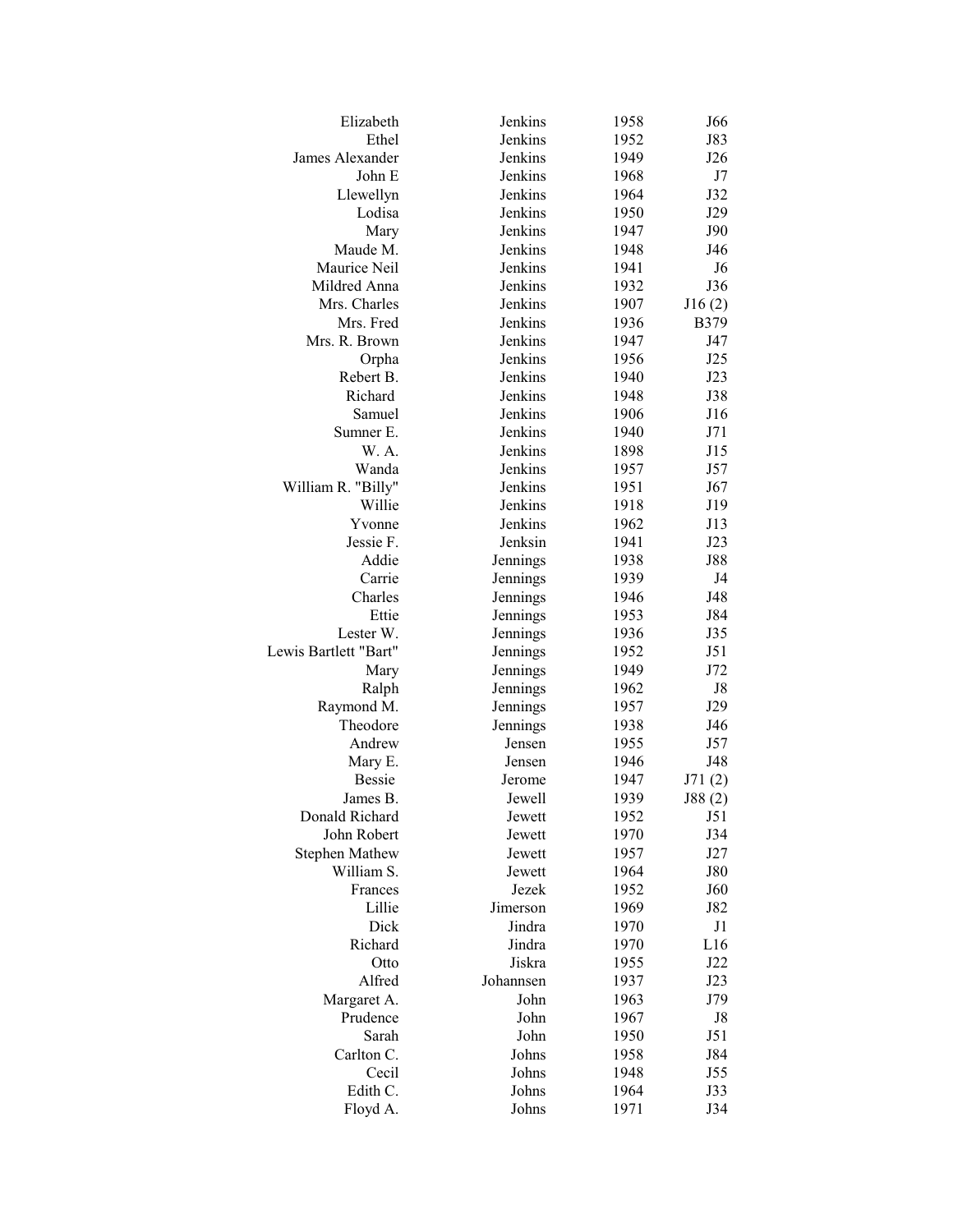| Grace                    | Johns   | 1974 | J34        |
|--------------------------|---------|------|------------|
| Nancy J.                 | Johns   | 1960 | J81        |
| Reuel H.                 | Johns   | 1958 | J29        |
| Robert                   | Johns   | 1952 | J85        |
| Robert                   | Johns   | 1973 | J89        |
| Robert M.                | Johns   | 1953 | J83        |
| Rufus                    | Johns   | 1956 | J30        |
| Rutheda                  | Johns   | 1972 | J1         |
| Thomas                   | Johns   | 1938 | J37        |
| Thomas                   | Johns   | 1956 | J64        |
| Albert S.                | Johnson | 1957 | J76        |
| Albert S.                | Johnson | 1971 | J69        |
| Albert W.                | Johnson | 1956 | J60        |
| Betty Jo                 | Johnson | 1959 | J83        |
| Carl                     | Johnson | 1957 | J52        |
| Carol, Gary, and Tommy   | Johnson | 1955 | J51        |
| Cecil J.                 | Johnson | 1971 | J12        |
| Cecil J.                 | Johnson | 1971 | J69        |
| Charles R.               | Johnson | 1977 | J34        |
| Claire                   | Johnson | 1968 | J52        |
| Claire Grace             | Johnson | 1968 | J52        |
| Claude E.                | Johnson | 1956 | J83        |
| David N.                 | Johnson | 1976 | J9         |
| Dock                     | Johnson | 1963 | J79        |
|                          |         |      |            |
| Eben S.                  | Johnson | 1929 | J75        |
| Edward O.<br>Elizabeth   | Johnson | 1949 | J74        |
|                          | Johnson | 1958 | J63        |
| Emma                     | Johnson | 1947 | J5         |
| Ernest                   | Johnson | 1947 | J71        |
| <b>Esther Cedarquist</b> | Johnson | 1948 | J55        |
| Frances E                | Johnson | 1970 | J53        |
| Fred                     | Johnson | 1934 | <b>J88</b> |
| Fred                     | Johnson | 1946 | J71        |
| George                   | Johnson | 1951 | J62        |
| Harriet                  | Johnson | 1972 | J54        |
| Harry J.                 | Johnson | 1962 | J7         |
| Harry L.                 | Johnson | 1962 | J79        |
| Henry J.                 | Johnson | 1962 | J32        |
| Henry J.                 | Johnson | 1962 | <b>J80</b> |
| Howard C.                | Johnson | 1972 | J74        |
| Ida                      | Johnson | 1955 | J29        |
| Ida Gillmer              | Johnson | 1972 | J1         |
| Infant boy               | Johnson | 1970 | J33        |
| J. L.                    | Johnson | 1954 | J22        |
| James                    | Johnson | 1955 | J59        |
| Jean Gorham              | Johnson | 1955 | J70        |
| Jefferson L.             | Johnson | 1954 | J28        |
| Jill Marie               | Johnson | 1963 | J32        |
| John                     | Johnson | 1952 | J50        |
| John A.                  | Johnson | 1972 | J11        |
| John A. (Jack)           | Johnson | 1948 | J56        |
| John J.                  | Johnson | 1952 | J58        |
| John T.                  | Johnson | 1956 | J66        |
| Julia                    | Johnson | 1950 | J27        |
| Julia                    | Johnson | 1950 | J28        |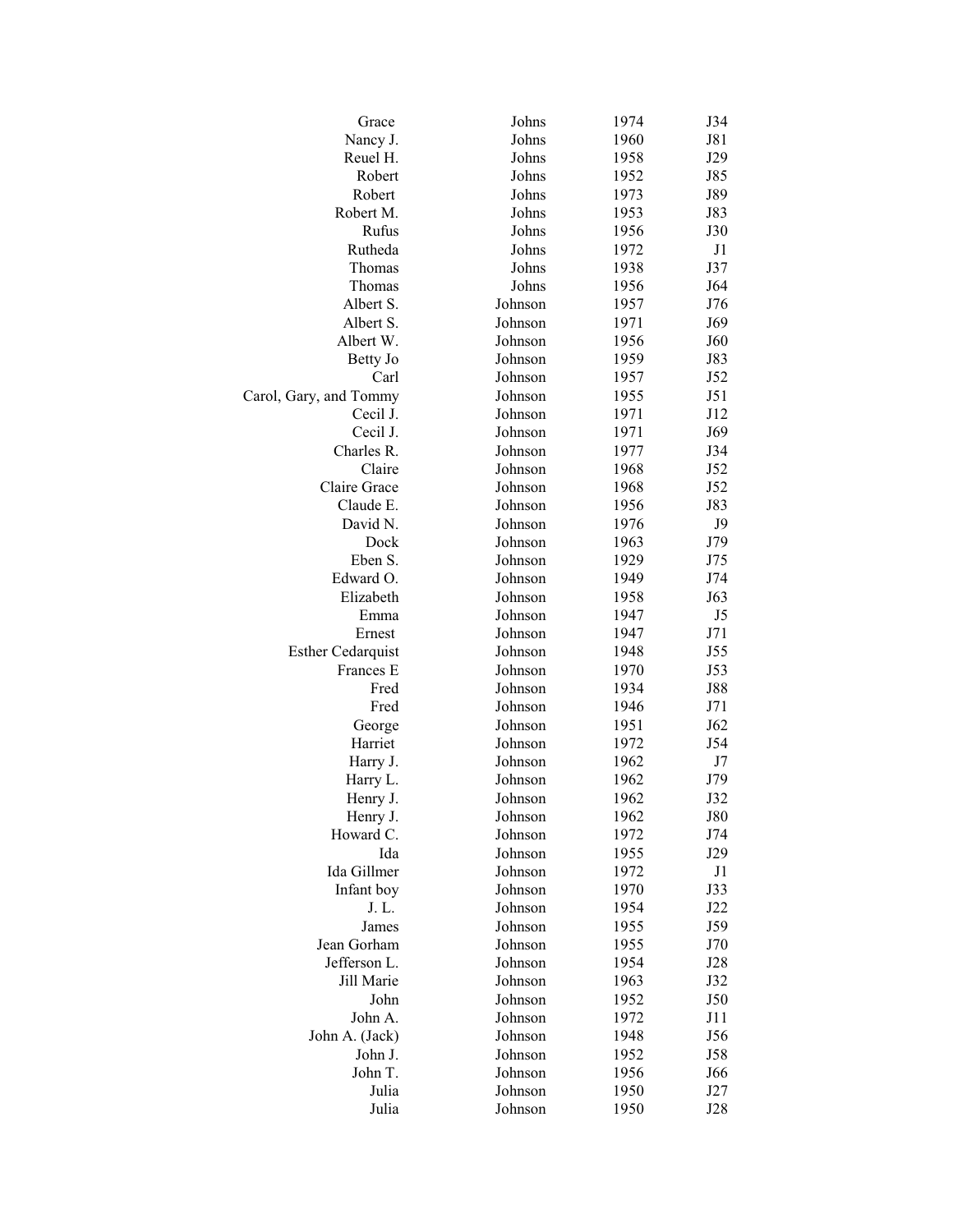| Leander               | Johnson              | 1929         | J45            |
|-----------------------|----------------------|--------------|----------------|
| Leonard F.            | Johnson              | 1934         | J75(2)         |
| Lew                   | Johnson              | 1972         | J74            |
| Lois Marie            | Johnson              | 1960         | J84            |
| Lonnie                | Johnson              | 1967         | J8             |
| Lonnie Arthur         | Johnson              | 1946         | J5             |
| Lorin A               | Johnson              | 1911         | J4             |
| Lydia J.              | Johnson              | 1974         | J54            |
| Marion                | Johnson              | 1972         | J54            |
| Mary Frances          | Johnson              | 1936         | J35            |
| Maxine B.             | Johnson              | 1962         | J89            |
| Mildred V.            | Johnson              | 1958         | J29            |
| Mose                  | Johnson              | 1931         | J45            |
| Myrtle                | Johnson              | 1950         | J58            |
| Nancy                 | Johnson              | 1941         | J40            |
| Nellie                | Johnson              | 1958         | J84            |
| Otta A.               | Johnson              | 1960         | J22            |
| Paul                  | Johnson              | 1957         | J76            |
| Paul                  | Johnson              | 1960         | <b>J80</b>     |
| Rose                  | Johnson              | 1950         | J62            |
| Roy L.                | Johnson              | 1944         | J46            |
| Roy L.                | Johnson              | 1944         | J56            |
| S. R.                 | Johnson              | 1932         | J35            |
| S. W.                 | Johnson              | 1952         | J50            |
| Sarah E.              | Johnson              | 1949         | J38            |
| Sue J.                | Johnson              | 1948         | J38            |
| Theodore              | Johnson              | 1935         | J75            |
| Theodore              | Johnson              | 1935         | <b>J88</b>     |
| William               | Johnson              | 1923         | J87            |
| William               | Johnson              | 1931         | J37            |
| Williard A.           | Johnson              | 1953         | J6(2)          |
| Nomie                 | Johnson              | 1962         | J80(2)         |
| Jackie                | Johnson, Jr.         | 1962         | J9             |
| James W.              | Johnson, Jr.         | 1963         | J77            |
| Edna                  | Johnston             | 1963         | J82            |
| Elizabeth Maude       | Johnston             | 1972         | J89            |
| Frank                 | Johnston             | 1948         | J48            |
| George                | Johnston             | 1962         | J82            |
|                       | Johnston             | 1957         |                |
| George A.<br>John F   | Johnston             | 1953         | J62<br>J63     |
| Lonnie A.             |                      |              | J31            |
|                       | Johnston             | 1967         |                |
| Ruth L.<br>Silas W.   | Johnston             | 1972         | J74            |
|                       | Johnston             | 1952<br>1940 | J51            |
| Thalia S.<br>Waide L. | Johnston<br>Johnston |              | J23            |
| Bird F.               |                      | 1978         | J54            |
|                       | Joiner               | 1961         | J52            |
| John                  | Joiner               | 1966         | J33            |
| Rosa                  | Jollie               | 1956         | R122           |
| Almon C.              | Jones                | 1971         | J9             |
| Anna                  | Jones                | 1974         | J1             |
| Archibald             | Jones                | 1962         | J8             |
| Archie                | Jones                | 1968         | J8             |
| Ben B.                | Jones                | 1953         | J <sub>6</sub> |
| Benson                | Jones                | 1955         | J52            |
| <b>Bess</b>           | Jones                | 1931         | J88            |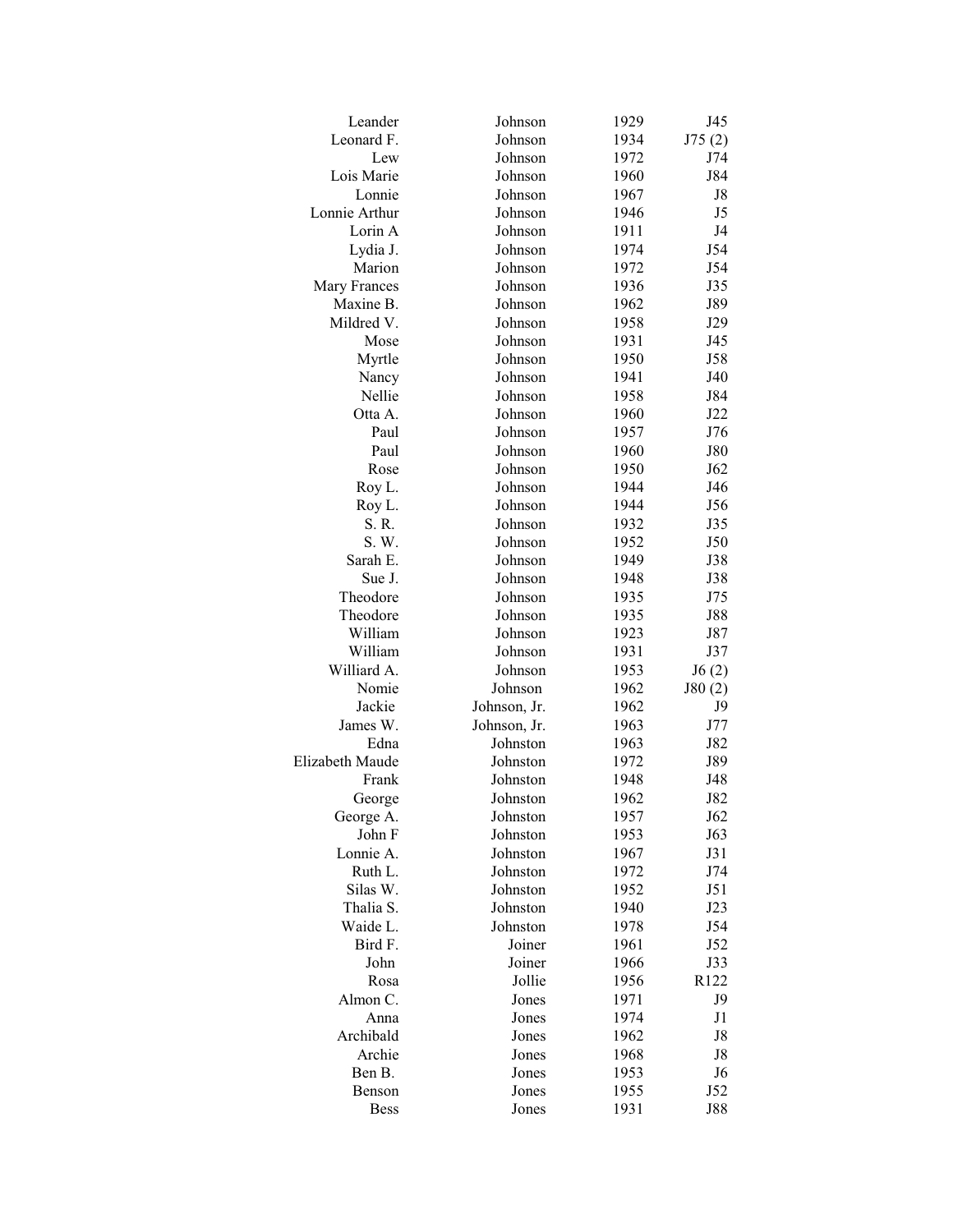| <b>Bessie</b>  | Jones | 1957 | J68         |
|----------------|-------|------|-------------|
| Beulah M.      | Jones | 1963 | J79         |
| Blanche        | Jones | 1967 | J33         |
| <b>Bryan</b>   | Jones | 1949 | J47         |
| Carl C.        | Jones | 1969 | J89         |
| Carlton C.     | Jones | 1958 | J84         |
| Caroline       | Jones | 1958 | J63         |
| Clara Marie    | Jones | 1934 | J76         |
| D. Evan        | Jones | 1975 | J11         |
| D. Frank       | Jones | 1949 | J71         |
| David L.       | Jones | 1966 | J21         |
| Della          | Jones | 1956 | J22         |
| Della          | Jones | 1956 | J30         |
| Edith A.       | Jones |      | J8          |
| Effie Lee      |       | 1967 |             |
|                | Jones | 1960 | J22         |
| Elijah         | Jones | 1928 | J36         |
| Elizabeth      | Jones | 1953 | J23         |
| Elmer          | Jones | 1955 | J40         |
| Elroy S.       | Jones | 1973 | J11         |
| Emma           | Jones | 1947 | J47         |
| Ethel E.       | Jones | 1958 | J61         |
| Evan L.        | Jones | 1945 | J90         |
| Evan R.        | Jones | 1972 | J12         |
| Everett        | Jones | 1941 | J73         |
| Fanny          | Jones | 1960 | J86         |
| Florence       | Jones | 1951 | J64         |
| Florence       | Jones | 1953 | J84         |
| George         | Jones | 1972 | J54         |
| George         | Jones | 1972 | J78         |
| Georgetta      | Jones | 1963 | J53         |
| Gerald L.      | Jones | 1963 | J82         |
| Gertrude F.    | Jones | 1967 | J31         |
| Glenn Ellis    | Jones | 1972 | J69         |
| Grace          | Jones | 1954 | J28         |
| Grace E.       | Jones | 1964 | J21         |
| Harold L.      | Jones | 1952 | J58         |
| Harriet        | Jones | 1975 | J12         |
| Harriet Riddle | Jones | 1946 | J55         |
|                |       | 1956 | J65         |
| Harry          | Jones |      |             |
| Harvey Lee     | Jones | 1974 | J12         |
| Hazel V.       | Jones | 1971 | J12         |
| Henry R.       | Jones | 1967 | <b>B133</b> |
| Ida Hanford    | Jones | 1935 | J35         |
| James Owen     | Jones | 1945 | J40         |
| James Rudy     | Jones | 1972 | J69         |
| Jerry          | Jones | 1932 | J45         |
| Jerry          | Jones | 1939 | J87         |
| John Bowen     | Jones | 1956 | J28         |
| John F.        | Jones | 1957 | J67         |
| John H.        | Jones | 1969 | J21         |
| Johnson C      | Jones | 1955 | J27         |
| Joseph         | Jones | 1948 | J72         |
| Joseph         | Jones | 1953 | J39         |
| Joseph         | Jones | 1953 | J58         |
| Julia M.       | Jones | 1948 | J71         |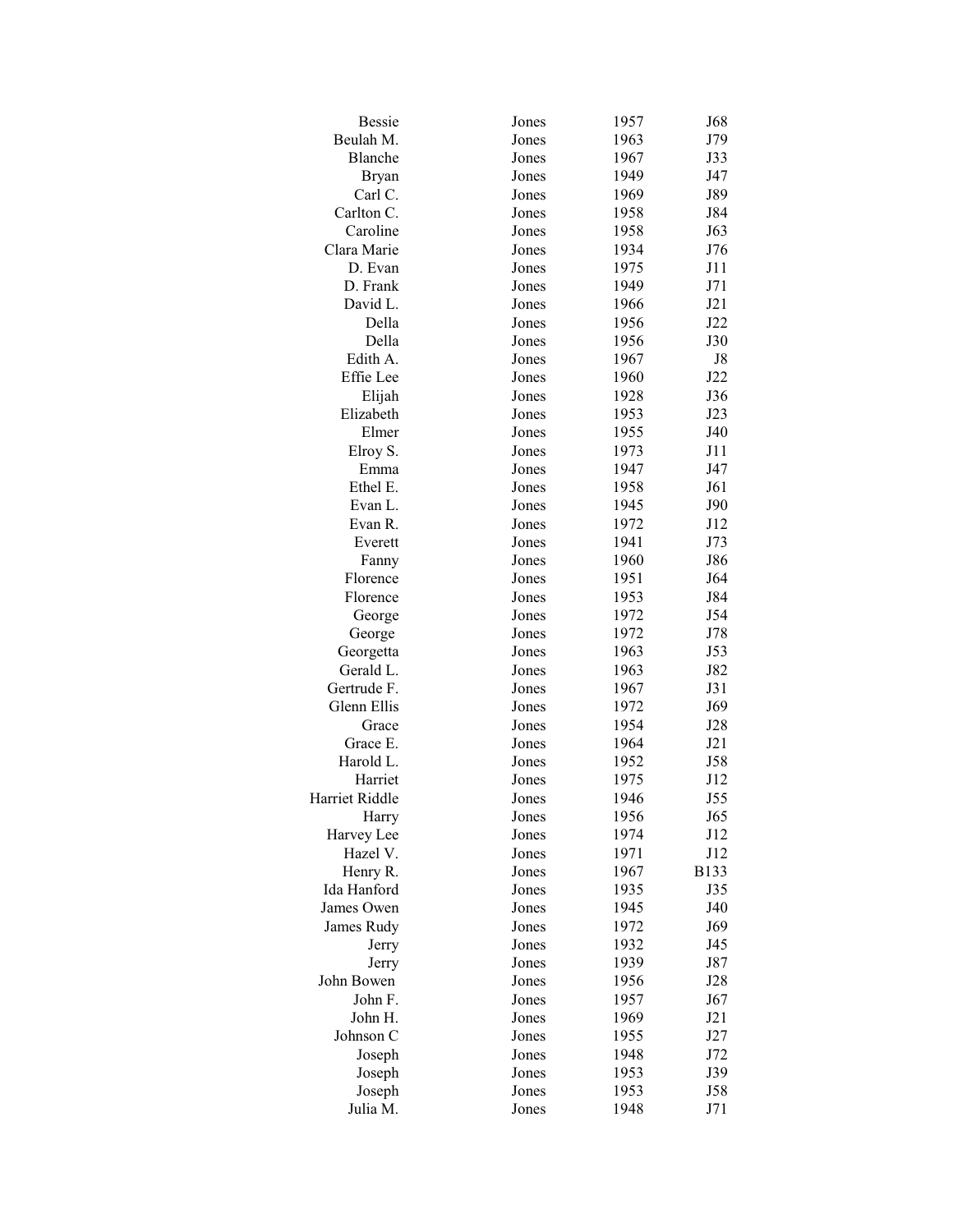| Julius           | Jones | 1937 | J90        |
|------------------|-------|------|------------|
| Kathleen Nancy   | Jones | 1946 | J47        |
| Letitia          | Jones | 1953 | J50        |
| Lexie W.         | Jones | 1972 | J78        |
| Lloyd L.         | Jones | 1948 | J74        |
| Lotte E.         | Jones | 1932 | J36        |
| Louis S.         | Jones | 1957 | J68        |
| Lucius Ike       | Jones | 1955 | J40        |
| Lucretia         | Jones | 1970 | J77(2)     |
| Lyda A.          | Jones | 1967 | J8         |
| Margaret         | Jones | 1952 | J60        |
| Margaret         | Jones | 1952 | J67        |
| Margaret         | Jones | 1953 | J40        |
| Marguerite Mabel | Jones | 1972 | J86        |
| Mark Allen       | Jones | 1960 | J81        |
| Mark Louis       | Jones | 1954 | J29        |
| Mary Ann         | Jones | 1958 | J65        |
| Mason C.         | Jones | 1957 | J30        |
| Michele          | Jones | 1958 | J27        |
| Minerva          | Jones | 1960 | J81        |
| Minnie           | Jones | 1961 | J77        |
| Mrs. E. F.       | Jones | 1938 | J87        |
| Mrs. E.F.        | Jones | 1938 | J35        |
| Mrs. Ralph       | Jones | 1928 | J36        |
| Naomi            | Jones | 1968 | <b>J80</b> |
| Paul E.          | Jones | 1957 | J75        |
| Pauline          | Jones | 1951 | J51        |
| Pauline          | Jones | 1954 | J50        |
| Ralph            | Jones | 1955 | J59        |
| Raymond B.       | Jones | 1963 | J31        |
| Raymond H.       | Jones | 1958 | J27        |
| Renee            | Jones | 1952 | J57        |
| Robert B.        | Jones | 1974 | J11        |
| Robert B.        | Jones | 1974 | J9         |
| Rosemary         | Jones | 1928 | J87        |
| Sam T.           | Jones | 1954 | J57        |
| Samuel           | Jones | 1930 | J4         |
| Samuel           | Jones | 1930 | J73        |
| Sarah Jane       | Jones | 1960 | J81        |
| Sidney           | Jones | 1951 | J83        |
| Tennessee        | Jones | 1951 | J56        |
| Thelma           | Jones | 1953 | J65        |
| Thomas           | Jones | 1953 | J61        |
| Thomas A.        | Jones | 1949 | J71        |
| Thomas Casey     | Jones | 1964 | J7         |
| Thomas E.        | Jones | 1939 | J4         |
| Thomas E.        | Jones | 1949 | J72        |
| Thomas Edward    | Jones | 1939 | J87        |
| Thomas Edward    | Jones | 1939 | <b>J88</b> |
| Thomas G.        | Jones | 1938 | J45        |
| Thomas Isaac     | Jones | 1907 | J3         |
| Virgil M.        | Jones | 1969 | J81        |
| William          | Jones | 1948 | J55        |
| William          | Jones | 1952 | J50        |
| William          | Jones | 1953 | J65        |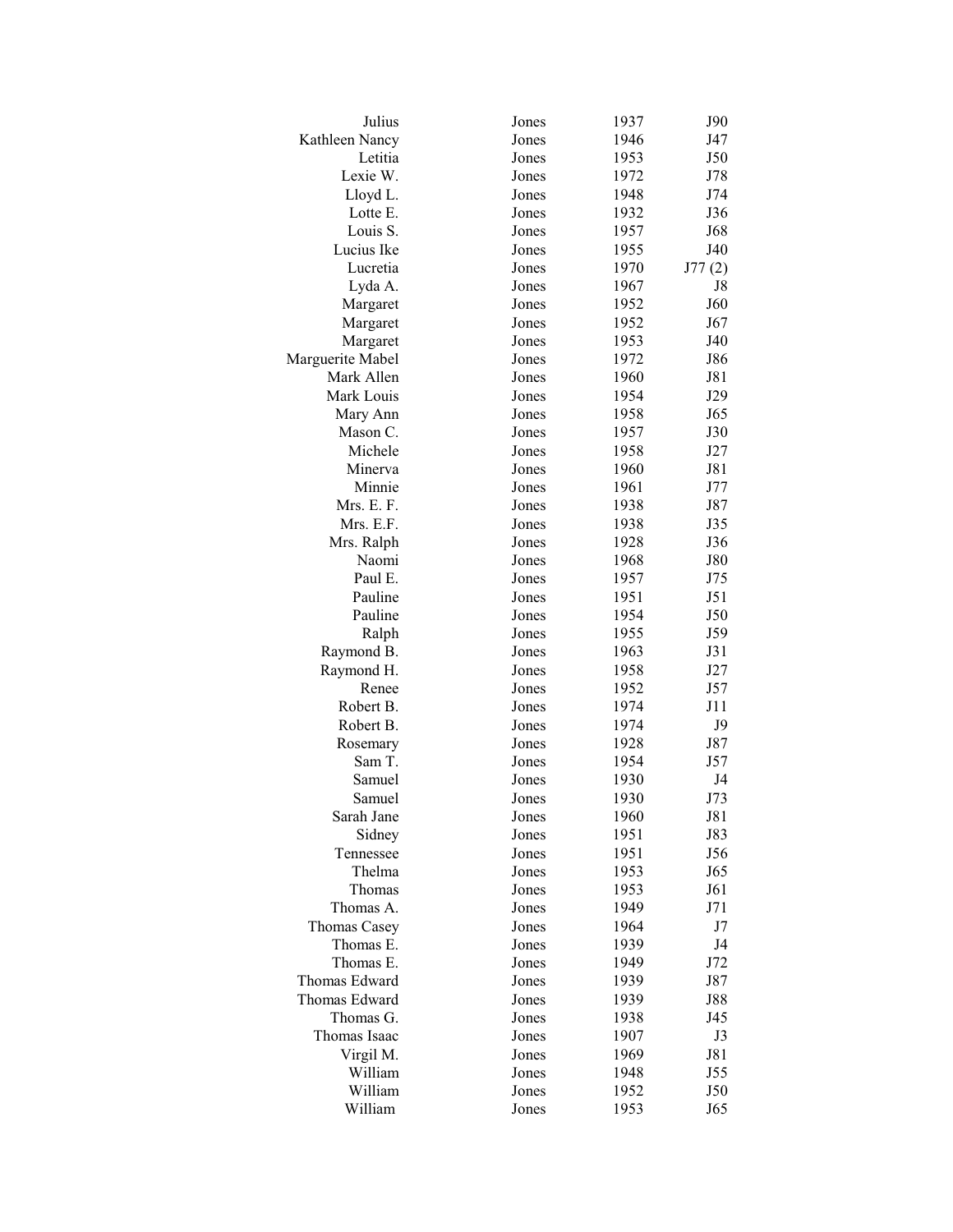| William Gordon      | Jones     | 1952 | J23         |
|---------------------|-----------|------|-------------|
| Willien D.          | Jones     | 1972 | J77         |
| Woodrow             | Jones     | 1971 | J10         |
| Rutheda E.          | Jons      | 1972 | J69         |
| Thomas              | Jorbath   | 1932 | H95         |
| Charles             | Jordan    | 1952 | J48         |
| Charles H.          | Jordan    | 1958 | J61         |
| E. H.               | Jordan    | 1933 | J37         |
| Eugene              | Jordan    | 1932 | J36         |
| Frances             | Jordan    | 1957 | J90         |
| Gertrude            | Jordan    | 1957 | J68         |
| Harry               | Jordan    | 1972 | J34         |
| Kenneth             | Jordan    | 1947 | <b>B382</b> |
| Mary                | Jordan    | 1953 | J49         |
| Paul J.             | Jordan    | 1982 | J34         |
| Adam                | Jordon    | 1959 | J60         |
| Grace               | Jory      | 1947 | J46         |
| Sarah               | Jory      | 1956 | J22         |
| Thomas F.           | Jory      | 1958 | J63         |
| Elizabeth           | Joseph    | 1972 | J54         |
| Julia               | Joseph    | 1955 | J51         |
| Julia               | Joseph    | 1955 | J52         |
| Lewis               | Joseph    | 1938 | J35         |
| William             | Joseph    | 1953 | J64         |
| Bernice             | Josephine | 1949 | J72         |
| Tina Marie          | Jost      | 1961 | J82         |
| Clara Zahner        | Joy       | 1972 | J89         |
| Ellen B.            | Joy       | 1929 | J36         |
| Catherine           | Joyce     | 1953 | J59         |
| Mary                | Joyce     | 1957 | J76(2)      |
| Blanche             | Jozefczyk | 1962 | J22         |
| Agnes Elizabeth     | Judd      | 1911 | J3          |
| Amanda              | Judd      | 1915 | J18-19      |
| Ethel               | Judd      | 1952 | J67         |
| Homer               | Judd      | 1932 | J36         |
| Huldah              | Judd      | 1907 | J17-18      |
| James T.            | Judd      | 1907 | J18         |
| <b>Beverly Jane</b> | Judge     | 1956 | J41         |
| Homer               | Judge     | 1955 | J27         |
| Elsie               | Judson    | 1950 | J48         |
| W.F.                | Judson    | 1932 | J45(2)      |
| Anna Deane          | Judy      | 1953 | J43         |
| Clinton             | Judy      | 1953 | J43         |
| Martha              | Judy      | 1947 | J47         |
| William             | Judy      | 1948 | J5          |
| Amalia              | Juhasz    | 1969 | J81         |
| Elizabeth           | Juhasz    | 1956 | J61         |
| Joseph              | Juirasz   | 1968 | J32         |
| Albert V.           | Jules     | 1951 | J61         |
| Frank               | Jules     | 1963 | J9          |
| John V.             | Jules     | 1973 | J78         |
| Austin              | Julian    | 1950 | J48         |
| Austin              | Julian    | 1950 | J49         |
| Belle               | Jupenlaz  | 1955 | J56         |
| Garfield            | Justice   | 1956 | J56         |